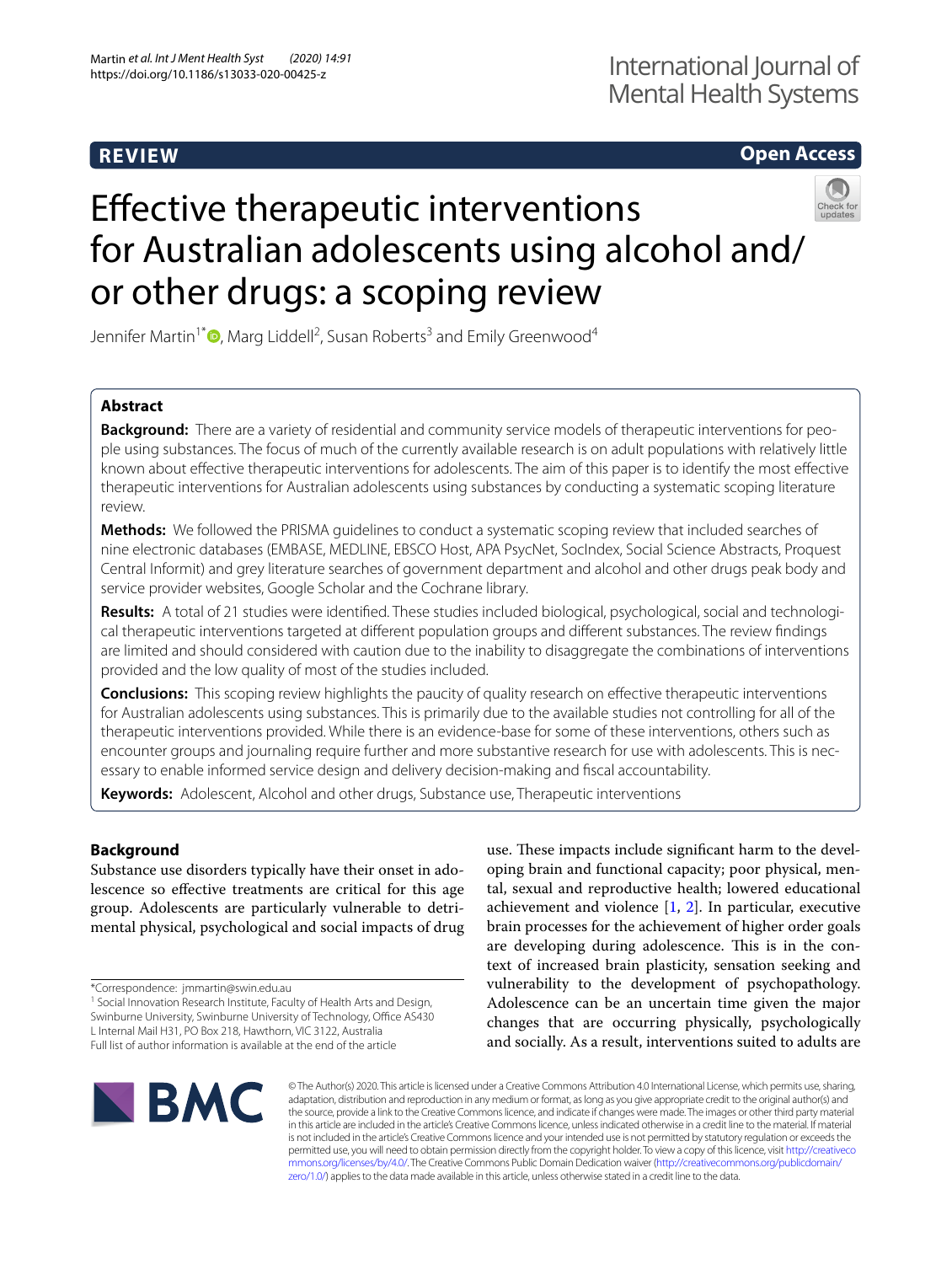not necessarily appropriate for adolescents due to their reduced reasoning capacity and the developmental tasks associated with adolescence including identity and reputation formation and increased autonomy, independence, self-esteem and confidence [[3](#page-12-2)].

The focus of this paper is on how to best respond therapeutically to problematic use of substances by adolescents. There is no agreed universal definition of substance abuse and the terminology used varies and includes terms such as substance use, abuse, misuse, harmful use, hazardous use, substance dependence and addiction. At times, the defnitions of these terms are ambiguous creating confusion [[4\]](#page-12-3). For instance, in the latest edition of the Diagnostic and Statistical Manual (DSM5) the American Psychiatric Association uses the term substance abuse [[5\]](#page-12-4). However, in the International Classifcation of Diseases (ICD-11) the preferred terminology of the World Health Organisation (WHO) is "harmful use" or "hazardous use". For the purpose of this study substance use is the preferred term and it encompasses all types of drug use  $[6]$  $[6]$ . The WHO (2020) considers term such as abuse to be disapproving language with the Australian government adopting the language of substance use to support a non-judgmental approach to assist people to disclose usage in a supported environment and to seek appropriate assistance [\[7](#page-12-6)].

Therapeutic intervention was defined as an intervention to enhance an adolescent's wellbeing. This may be within a context of voluntary help-seeking by the adolescent or in situations where help has not been actively sought by the adolescent and be provided in person or online [[8\]](#page-12-7).

Various explanatory models of drug use exist in alcohol and other drug services including disease, moral and social approaches. Service providers are from diverse backgrounds and use varied treatment approaches that are provided in residential and community settings [[9\]](#page-12-8).

The context of Australia was chosen for this scoping review by the funding body who is a not-for-proft provider of alcohol and other drug rehabilitation services to Australian adolescents. This organisation wanted to know what are considered to the most efective therapeutic interventions for Australian adolescents 12 to 17 years of age who are at high risk of drug-related harms due to their substance use. They were particularly interested in what works in the Australian context noting the political, economic and social differences globally. This approach is supported by the joint United Nations/ World Health Organisation *SAFER: A Safer World Free from Alcohol Related Harms* (2019) initiative that focuses on in-country action within a global context  $[10]$  $[10]$ . The focus on Australia was with the understanding that these Australian studies were located within the international literature. It is anticipated that other countries can also learn from a closer look at the Australian experience given that the types of services ofered in Australia are similar to those in other countries around the world including motivational interviewing (MI), cognitive behaviour therapy (CBT) combined with other psycho-social, education and recreation interventions.

#### **Methods**

We used scoping review methodology to achieve our aim of providing a broad rapid overview of a research topic and to identify common themes, issues and gaps in the literature on the most efective therapeutic interventions with a minority of adolescents who have problematic substance use  $[11]$ . The review process followed the Cochrane approach and included: (1) selection of search terms and databases, (2) search of refereed and grey literature and hand searching, (3) title and abstract screening, (4) full text review and  $(5)$  quality appraisals  $[12]$  $[12]$ . Scoping reviews include all relevant literature with the refereed literature consisting of both single studies as well as systematic reviews (Sucharew & Macaluso)  $[13]$  $[13]$ . The literature was mapped, categorized and described to provide evidence of efective therapeutic intervention outcomes.

## **Research question and defnitions**

The aim was to answer the study question: 'What does the evidence in the Australian literature tell us about what are the most efective therapeutic interventions for adolescents, aged 12 to 17 years, using alcohol and/ or other drugs?' The current literature review expands the scope of previous reviews by looking at all reported efective therapeutic interventions for all substance use including both illicit and licit substances (tobacco, pharmaceuticals and illicit drugs) [[14](#page-12-13)]. To the best of the authors' knowledge this is the frst scoping review to consider the combination of all substances, misuse and abuse and efective therapeutic interventions for adolescents.

#### **Selection of studies**

The online search databases MEDLINE, EMBASE, APA PsycNet, EBSCO Host, Social Science Abstracts, SocIndex, Informit, Proquest Central, the Cochrane library databases and Google Scholar were chosen due to breadth and relevance to the topic. Targeted browsing was conducted of publications on national, state and territory government and non-government websites. Hand searching of bibliographies and alcohol and other drug training notes was also undertaken. Search terms included 'adolescent' or 'youth' or 'teenage' or 'young' and 'drug' or 'alcohol' or 'substance abuse' and 'recovery program', or 'drug education' or 'intervention', or 'treatment' and 'Australia'. The search date range was set from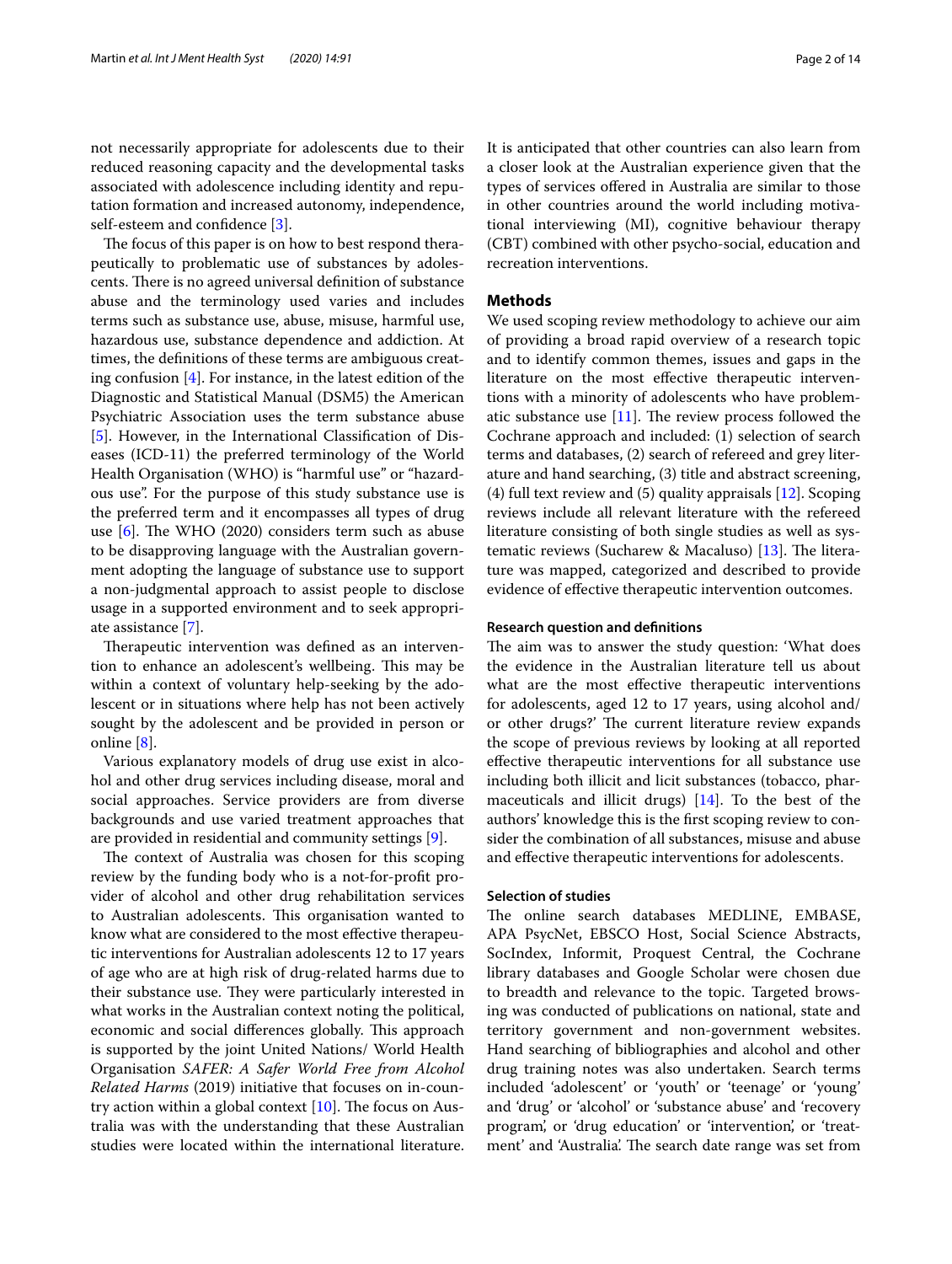2010 to 2018 (current) with language set as English. This search time-frame was chosen so as to build upon knowledge gained from previous systematic reviews on this topic.

Types of studies included in the review were metaanalyses and literature reviews, controlled experimental studies, before-and-after studies with no control group, observational studies, cohort studies and qualitative studies. The studies needed to provide evidence of the efectiveness of specifc therapeutic interventions delivered to adolescents using alcohol and/or other drugs.

## **Review of studies**

Two authors independently checked all of the studies by title, abstract and full text with a third author available for moderation to reduce researcher bias. The exclusion criteria at the initial screening stage resulted in the removal of papers that were (1) duplicates, (2) not an Australian study, (3) a more recent version was available, (4) published or produced before 2010, (5) inadequate reporting of methods, (6) not specifc to adolescents (7) not a therapeutic intervention or (8) not specifc to alcohol and other drugs. Duplicate removal included review of the individual studies and studies included in the systematic reviews.

#### **Data analysis**

Thematic analysis was used to interpret and categorise the data into therapeutic intervention categories according to intervention type and therapeutic outcomes [\[15](#page-12-14)]. The data were analysed and reported according to study design, year of study, type and length of therapeutic interventions, sample size, inclusion criteria, age of participants, gender and therapeutic outcomes. Two authors categorised the data independently and then jointly to present an accurate representation of the entire dataset. Multi-level synthesis was used to integrate the quantitative and qualitative study data [[16\]](#page-12-15).

#### **Assessment of bias**

Quality assessments were conducted on all of the included studies to evaluate methodological strength and risk of bias, using the recommended validated tools suited to the particular type of study. The *Cochrane Collaboration's Tool* was used to assess controlled trials [\[17](#page-12-16)]; the *Critical Appraisal Skills Program (CASP) Qualitative Checklist* was used to assess qualitative studies including aims, methodology, design, recruitment, data collection, relationship between researcher/s and participants, ethical issues, data analysis, fndings and signifcance [[18\]](#page-12-17), and the *Study Quality Assessment Tools* from the National Heart, Lung and Blood Institute were used to assess systematic reviews and meta-analyses, cross-sectional and observation cohort studies [[19\]](#page-12-18). Systematic reviews were assessed on the adequacy of the formulation of the research question, clarity of inclusion and exclusion criteria, search strategies, independent review by two or more researchers of abstracts and full-text, internal validity, listing of included studies and key features, and publication bias [[19\]](#page-12-18).

#### **Results**

A total of 21 studies was included comprising 3,493 participants (excluding the literature review samples). Due to only studies on efective therapeutic interventions being included some substances, such as tobacco, were not present in the study findings. The search strategy revealed 2121 texts for the initial screening of title and abstract with 730 articles progressing to full text review (see Fig. [1](#page-3-0)).

The final studies included were 17 experimental studies and 4 non-experimental studies. Most studies provided multiple interventions but did not evaluate the efficacy of all of these, thereby restricting the attribution of improved outcomes to a specifc intervention. Studies were grouped according to focus of the intervention as (1) individual [\[20](#page-12-19)[–26,](#page-12-20) [29](#page-12-21)–[41\]](#page-13-0); (2) family [\[20](#page-12-19), [22](#page-12-22), [25](#page-12-23)[–28](#page-12-24)]; (3) organisational [\[20–](#page-12-19)[22,](#page-12-22) [25](#page-12-23)[–28](#page-12-24), [34,](#page-12-25) [39](#page-13-1), [40\]](#page-13-2) and (4) multiple interventions  $[20-22, 25, 26, 35, 40]$  $[20-22, 25, 26, 35, 40]$  $[20-22, 25, 26, 35, 40]$  $[20-22, 25, 26, 35, 40]$  $[20-22, 25, 26, 35, 40]$  $[20-22, 25, 26, 35, 40]$  $[20-22, 25, 26, 35, 40]$  $[20-22, 25, 26, 35, 40]$  $[20-22, 25, 26, 35, 40]$  $[20-22, 25, 26, 35, 40]$  $[20-22, 25, 26, 35, 40]$ . The following interventions were reported as producing efective therapeutic outcomes with further details of all studies provided in Table [1](#page-4-0).

## **Individual**

Individual interventions included counselling and mentoring. The combination of cognitive behaviour therapy (CBT), motivational interviewing (MI) and mindfulness delivered over 10 sessions was found to result in sustained improvements in anxiety and depression, coping skills and functioning with decreased substance use  $[29]$  $[29]$  $[29]$ . The addition of CBT and MI to standard care of case management and brief MI (BMI) resulted in signifcant reductions in depression and cannabis use with sustained increases in motivation and socialisation [[30](#page-12-27)]. The combined three strategies of BMI, coping skills training and psycho-education with the addition of personalised assessment feedback were found to be more efective than a brief assessment and general information only in reducing alcohol and substance use intake and psychological distress [\[31](#page-12-28)]. A range of focused psychological strategies over 5 sessions resulted in reduced psychological distress compared with other treatment and no treatment [\[23](#page-12-29)]. A median number of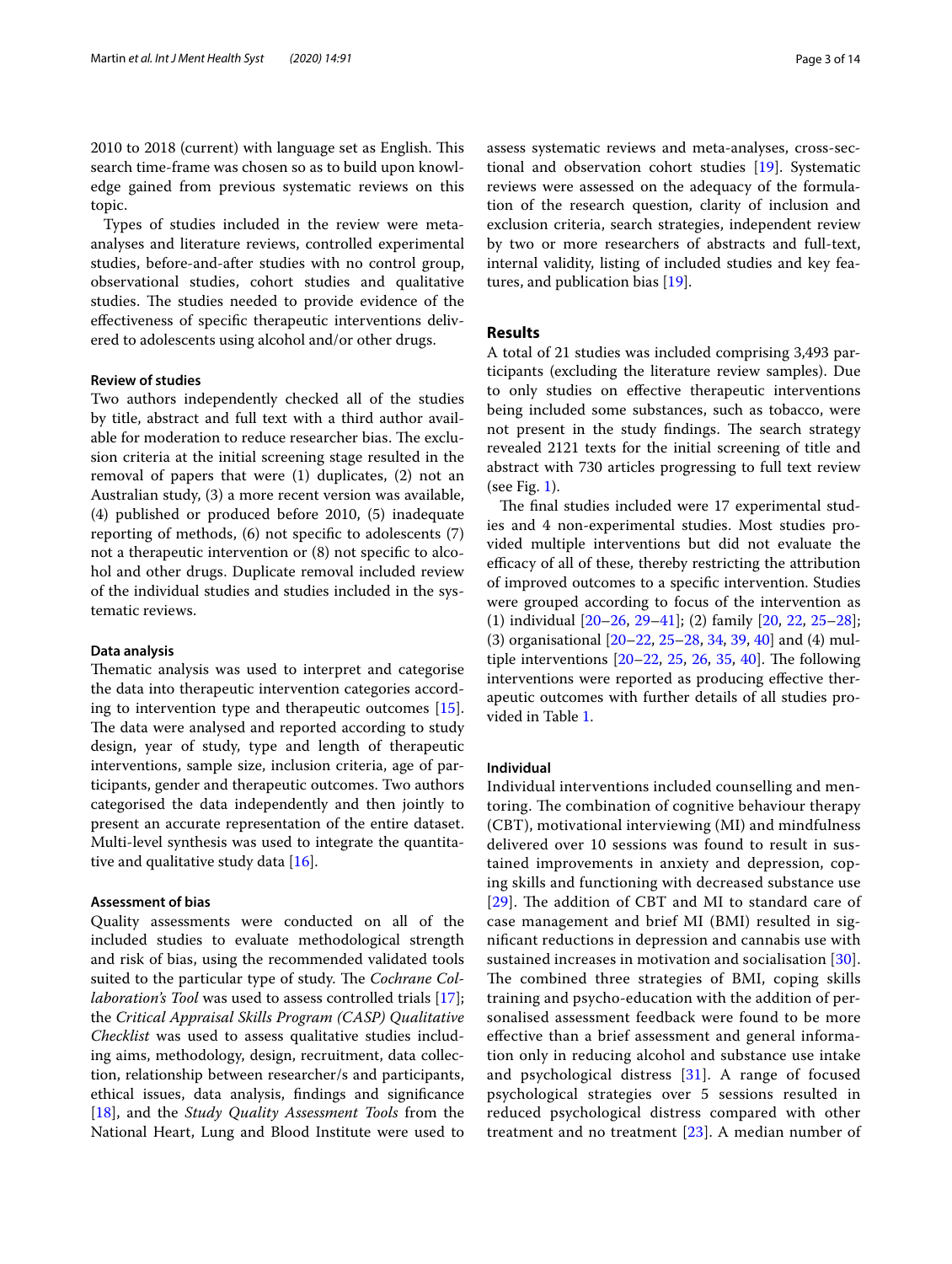

<span id="page-3-0"></span>3 counselling sessions delivered over a 2-year period resulted in a decrease in the frequency and amount of cannabis use and increased life satisfaction [[36\]](#page-12-30).

## **Family**

Family-based interventions included family, therapy and family counselling. A systematic review of familybased interventions for alcohol misuse and alcoholrelated harm in Indigenous communities found that family-based interventions led to positive efects in individual and family functioning and coping and decreased alcohol consumption [[28\]](#page-12-24).

## **Organisational**

One efective organisational intervention was continuing care and community integration in a hospital setting. A study in four emergency departments of usual care, compared with brief advice and a referral linkage to an external alcohol and other drug (AOD) service, found a reduced number of mental health and AOD presentations in emergency departments (ED) for noninjecting drug use [[39](#page-13-1)].

## **Multiple interventions**

Some studies had multiple interventions including combinations of individual and family work, education and training, recreation, peer groups, community and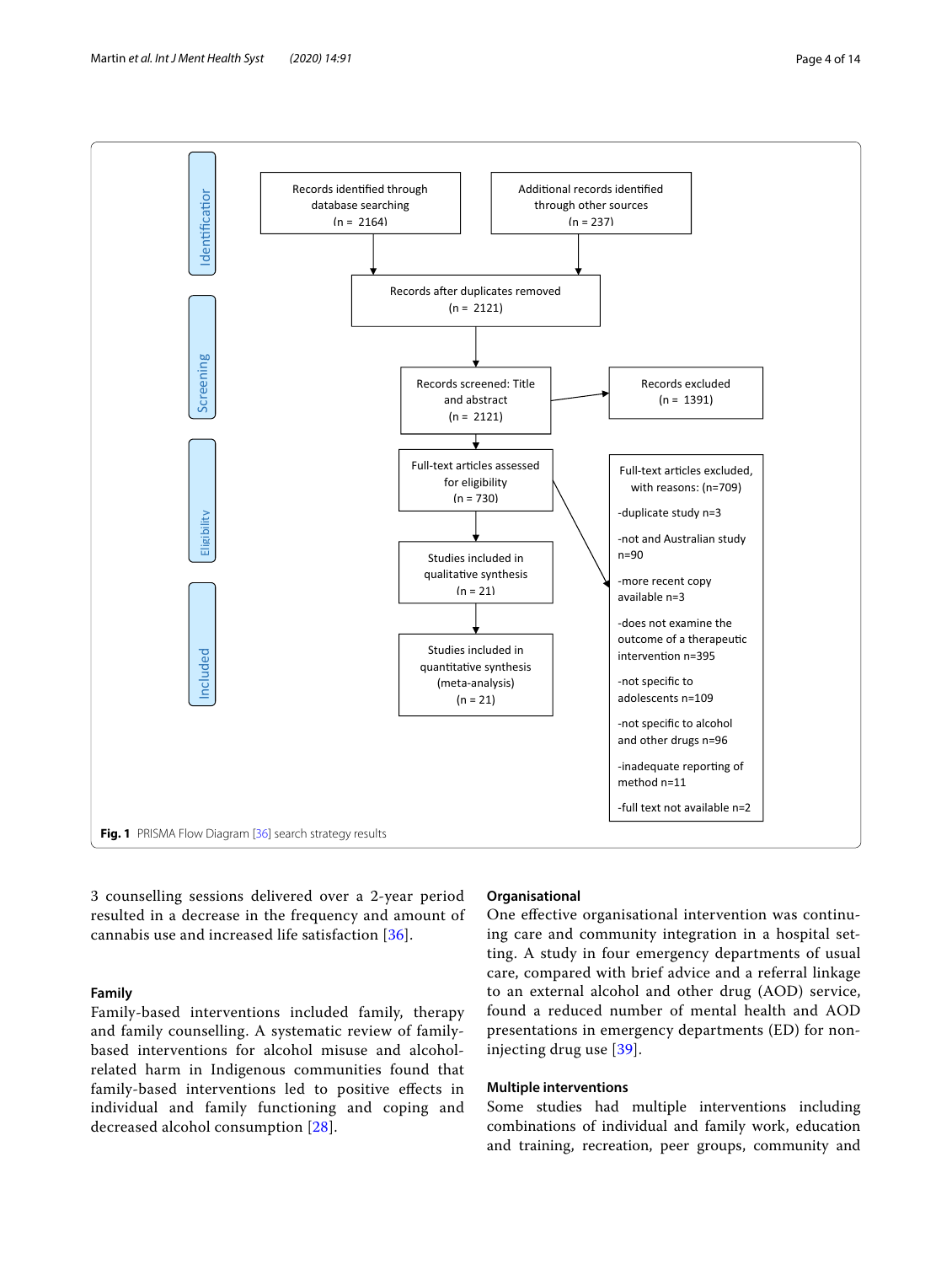<span id="page-4-0"></span>

|                                      |                                                                             | Table 1 Australian evidence on therapeutic interventions with adolescents with alcohol and other drug issues                                                                                                                                                          |                  |                                                                                                      |                                                                                                                                         |                                                  |                                                                                                                                                                                                                                        |              |
|--------------------------------------|-----------------------------------------------------------------------------|-----------------------------------------------------------------------------------------------------------------------------------------------------------------------------------------------------------------------------------------------------------------------|------------------|------------------------------------------------------------------------------------------------------|-----------------------------------------------------------------------------------------------------------------------------------------|--------------------------------------------------|----------------------------------------------------------------------------------------------------------------------------------------------------------------------------------------------------------------------------------------|--------------|
| First author, year<br>of publication | Study design, year<br>of study                                              | Intervention(s), length<br>of treatment                                                                                                                                                                                                                               | Sample           | Eligibility                                                                                          | Age range, years<br>(%m male)                                                                                                           | Data collection                                  | Outcome/effect                                                                                                                                                                                                                         | Risk of bias |
| Albertella et al. (2012)             | January 2002-July<br>Before-after study<br>with no control<br>droub<br>2010 | vocational/educational<br>Continuing care in the<br>Individual counselling,<br>Residential substance<br>training,<br>training, journaling<br>family counselling,<br>Up to 3 month stay<br>and recreational<br>use program<br>community<br>living skills<br>activities | Sample size: 132 | Completed ≥ 30 days<br>Cannabis primary<br>14-18 years old<br>of treatment<br>drug                   | $14-18$ years<br>(77%m)                                                                                                                 | 3-month follow-up<br>Pre-treatment               | paranoia and inter-<br>personal sensitivity<br>reduced cannabis<br>use on follow-up<br>associated with<br>Reduced anxiety,                                                                                                             | $\leq$       |
| Bushmob (2014)                       | study/Case study<br>Observational<br>Evaluation<br>2009                     | Bush adventure therapy,<br>therapy and continu-<br>counselling, individual<br>5-day horse trek<br>ing care                                                                                                                                                            | Sample size: 65  | young people with<br>substance abuse<br>and community<br>issues, family<br>6-80 years old<br>members | (%m not stated)<br>6-80 years                                                                                                           | Observations during<br>trek                      | Reduced substance<br>use and self-harm,<br>and improved<br>wellbeing                                                                                                                                                                   | high         |
| Calabria et al. (2011)               | Systematic review<br>2005-2009                                              | Individual intervention<br>alcohol-related harm<br>people experiencing<br>studies on young                                                                                                                                                                            | 9 studies        | Published in English<br>Intervention studies                                                         | Across studies:<br>$11 - 25$ years,<br>$(17 - 90%m)$                                                                                    | 10 electronic data-<br>bases, reference<br>lists | None of the included Moderate<br>appeared to be the<br>consistently strong<br>Cognitive behaviour<br>and community<br>more successful<br>reinforcement<br>therapy (CBT),<br>family therapy<br>methodology<br>approaches<br>studies had |              |
| Calabria et al. (2012)               | Systematic review<br>2003-2010                                              | elated harm in Indig-<br>Family-based interven-<br>misuse and alcohol-<br>enous communities<br>tions for alcohol                                                                                                                                                      | 19 studies       | Published in English<br>Family-based inter-<br>ventions                                              | Targeting problem<br>Targeting family<br>Across studies:<br>$(17 - 100%$ m)<br>$12 - 78$ years<br>members<br>drinkers:<br>$(0 - 31\%m)$ | I1 electronic data-<br>bases, reference<br>lists | Improved individual<br>and family coping<br>yielded a positive<br>Decreased alcohol<br>and functioning<br>8 family-based<br>consumption<br>interventions<br>effect in                                                                  | High         |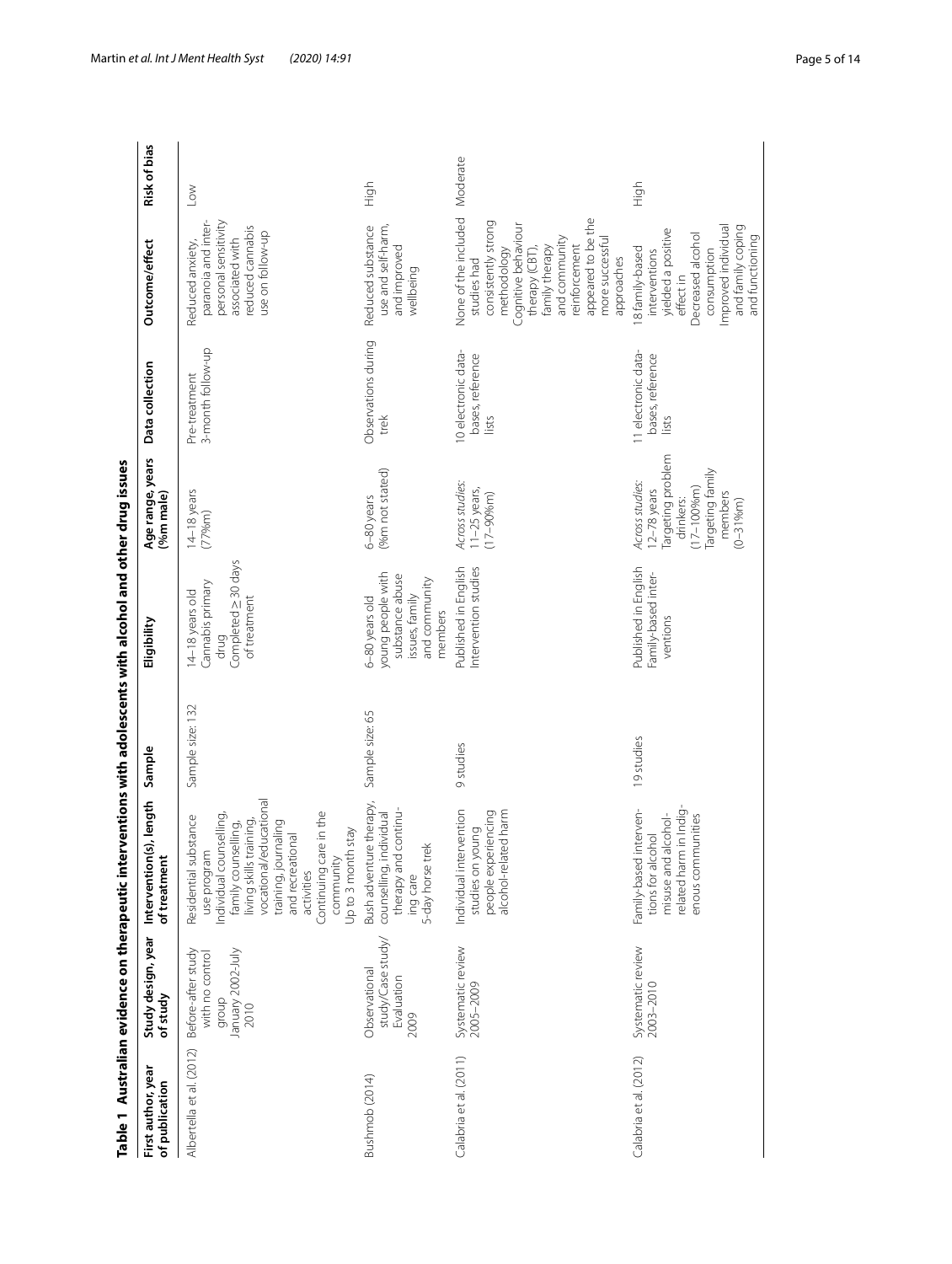| Table 1 (continued)                  |                                                                            |                                                                                                                                                                                                                                                                                                                                                                     |                 |                                                                                                                                                                                                                                 |                                                                  |                                                                |                                                                                                                                                                                                                                                           |              |
|--------------------------------------|----------------------------------------------------------------------------|---------------------------------------------------------------------------------------------------------------------------------------------------------------------------------------------------------------------------------------------------------------------------------------------------------------------------------------------------------------------|-----------------|---------------------------------------------------------------------------------------------------------------------------------------------------------------------------------------------------------------------------------|------------------------------------------------------------------|----------------------------------------------------------------|-----------------------------------------------------------------------------------------------------------------------------------------------------------------------------------------------------------------------------------------------------------|--------------|
| First author, year<br>of publication | Study design, year<br>of study                                             | Intervention(s), length<br>of treatment                                                                                                                                                                                                                                                                                                                             | Sample          | Eligibility                                                                                                                                                                                                                     | Age range, years<br>(%m male)                                    | Data collection                                                | Outcome/effect                                                                                                                                                                                                                                            | Risk of bias |
| Doran et al. (2017)                  | January 2007-March<br>rapid literature<br>Evidence check<br>review<br>2017 | I therapeutic<br>interventions targeted<br>at risk of AOD-related<br>at Aboriginal youth<br>school-<br>Community<br>based and<br>harm                                                                                                                                                                                                                               | 52 studies      | Published in English<br>drugs (AOD) inter-<br>Indigenous young<br>Alcohol and other<br>ventions<br>people                                                                                                                       | range and %m<br>Participant age<br>Across studies:<br>not stated | bases, consultation<br>9 electronic data-<br>with experts      | flexible, addressing<br>Indigenous young<br>multi-faceted and<br>engagement and<br>interventions for<br>nity and cultural<br>community and<br>strong commu-<br>systemic issues<br>both individual,<br>people require<br>support that is<br>Successful AOD | Moderate     |
| Foster et al. (2010)                 | Participant observa-<br>graphic study<br>tion/ethno-<br>2006               | community: journaling<br>Residential therapeutic<br>Average length of stay:<br>vocational education<br>encounter groups,<br>Program length:<br>3 months<br>40 days                                                                                                                                                                                                  | Sample size: 19 | substance depend-<br>14-18 years old<br>ence                                                                                                                                                                                    | 14-18 years<br>(68% <sub>m</sub> )                               | informal interviews<br>4 months participant<br>observation and | vocational educa-<br>to journaling and<br>encounter group<br>Tailored recreation,<br>Negative reactions<br>art therapy and<br>tion preferred<br>sessions                                                                                                  | Moderate     |
| Green et al. (2013)                  | Qualitative study<br>2009-2010                                             | Residential withdrawal:<br>day programs, residen-<br>The function of relation-<br>ships in youth-focused<br>AOD service: outreach,<br>cern: cannabis alcohol<br>rehabilita-<br>6 months<br>Residential rehabilita-<br>tial withdrawal and<br>Primary drugs of con-<br>Length of treatment:<br>and heroin<br>residential<br>tion: up to<br>to 2 weeks)<br>tion<br>qu | Sample size: 42 | experience of trau-<br>and mental health<br>emotional distress<br>matic events or in<br>Young people aged<br>15-22 years who<br>Ability to reflect on<br>Stable in AOD use<br>Excluded if recent<br>experiences<br>were clients | 5-22 years<br>(52.4% <sub>m</sub> )                              | Semi-structured<br>interviews                                  | providers are key to<br>peers and service<br>Validating relation-<br>ships with family,<br>success                                                                                                                                                        | $\leq$       |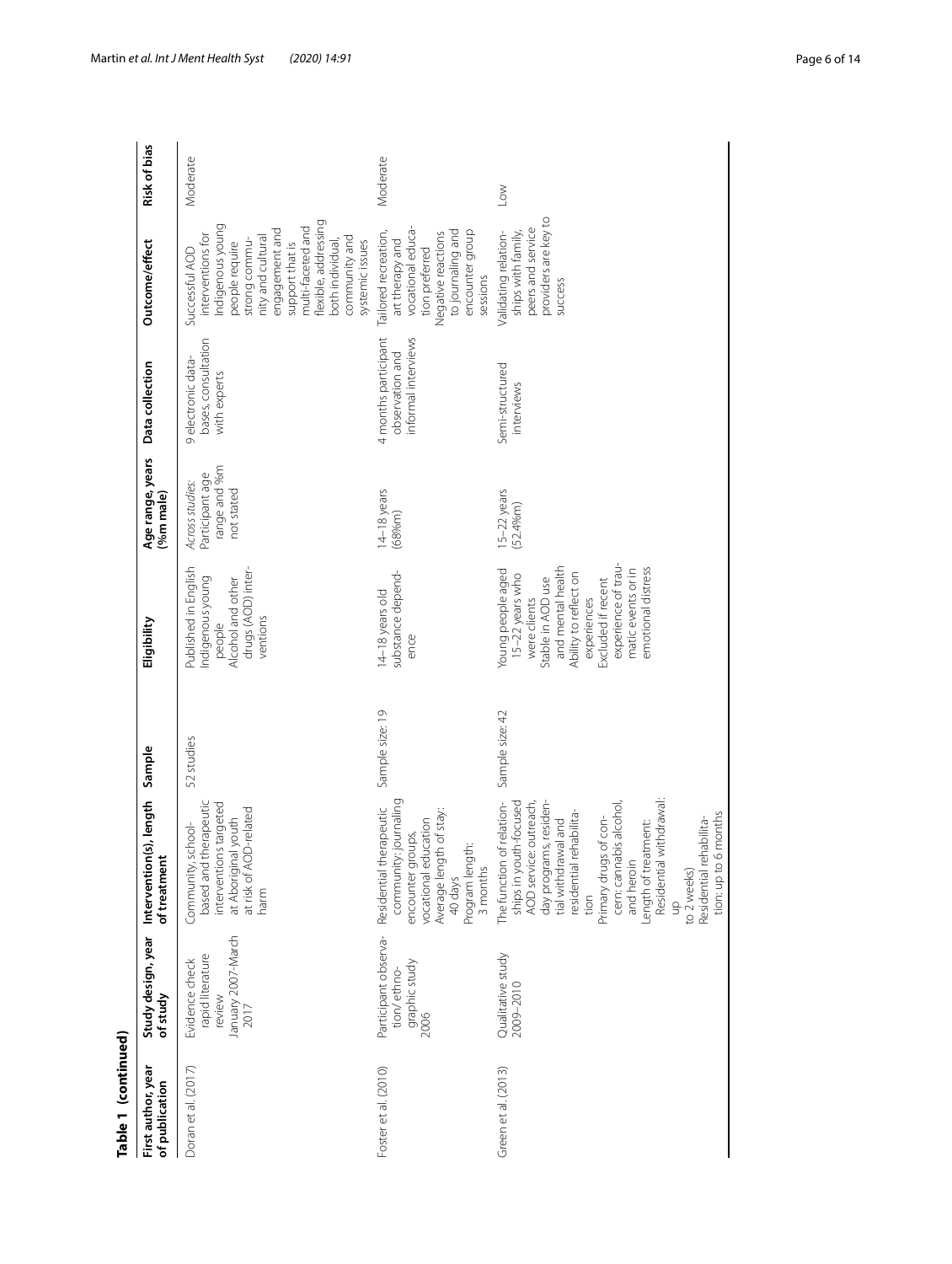| ī        |
|----------|
|          |
|          |
|          |
|          |
|          |
|          |
| ī<br>ŧ   |
|          |
| ı<br>d   |
|          |
|          |
| I<br>ׇ֦֡ |
|          |

| Table 1 (continued)                  |                                                                   |                                                                                                                                                                                                                                                               |                                                            |                                                                                                                                                                                                                                                                             |                                        |                                                                                                                                    |                                                                                                                                                                                                                                                                                                                                             |              |
|--------------------------------------|-------------------------------------------------------------------|---------------------------------------------------------------------------------------------------------------------------------------------------------------------------------------------------------------------------------------------------------------|------------------------------------------------------------|-----------------------------------------------------------------------------------------------------------------------------------------------------------------------------------------------------------------------------------------------------------------------------|----------------------------------------|------------------------------------------------------------------------------------------------------------------------------------|---------------------------------------------------------------------------------------------------------------------------------------------------------------------------------------------------------------------------------------------------------------------------------------------------------------------------------------------|--------------|
| First author, year<br>of publication | of study                                                          | Study design, year Intervention(s), length Sample<br>of treatment                                                                                                                                                                                             |                                                            | Eligibility                                                                                                                                                                                                                                                                 | Age range, years<br>(%m male)          | Data collection                                                                                                                    | Outcome/effect                                                                                                                                                                                                                                                                                                                              | Risk of bias |
| Hides et al. (2010)                  | Before-after study<br>with no control<br>Year not stated<br>group | depression - for young<br>vidual integrated CBT<br>interviewing (MI) and<br>treatment (incorpo-<br>use and<br>rating motivational<br>Self-help for alcohol/<br>10 sessions of indi-<br>Intervention: Up to<br>mindfulness<br>other drug<br>20 weeks<br>people | Sample size: 60                                            | der and Substance<br>risky alcohol/drug<br>Depressive Disor-<br>tory of psychosis<br>Diagnosis of Major<br>30 days and/or a<br>current/past his-<br>antidepressants<br>Use Disorder or<br>within the past<br>Excluded if using<br>English speaking<br>5-25 years old<br>yso | 15-25 years<br>(56.7% <sub>m</sub> )   | line, mid-treatment<br>Assessment at base-<br>6 months follow-<br>post-treatment<br>(20 weeks) and<br>up (44 weeks)<br>(10 weeks), | Integrated CBT treat-<br>substance use and<br>anxiety, cognition,<br>ment associated<br>with significant<br>improvements<br>coping skills at<br>in depression,<br>follow-up                                                                                                                                                                 | Moderate     |
| Hides et al. (2011)                  | Non-RCT (parallel<br>2006-2008<br>group)                          | Standard care (SC): Case<br>Intervention: SC plus<br>bue jor<br>management and<br>suse:<br>Timeframe: Up to<br>mainly alcoh<br>CBT and MI<br>Substance mi<br>12 weeks<br>cannabis<br>brief MI                                                                 | $SC + CBT/MI (n = 60)$<br>Sample size: 106<br>$SC(n = 28)$ | sion and substance<br>Accessing treatment<br>Comorbid depres-<br>English speaking<br>6-25 years old<br>No past/current<br>at youth AOD<br>psychosis<br>misuse<br>service                                                                                                    | $16 - 25$ years<br>(63% <sub>m</sub> ) | Assessment at base-<br>line, 3 months and<br>6 months                                                                              | 6 months follow-up<br>cant improvements<br>vation to change at<br>3-month follow-up<br>showed significant<br>in functioning and<br>contact and moti-<br>SC+CBT/MI group<br>cannabis use and<br>compared to the<br>achieved signifi-<br>increased social<br>quality of life at<br>depression and<br>reductions in<br>Both groups<br>SC group | Moderate     |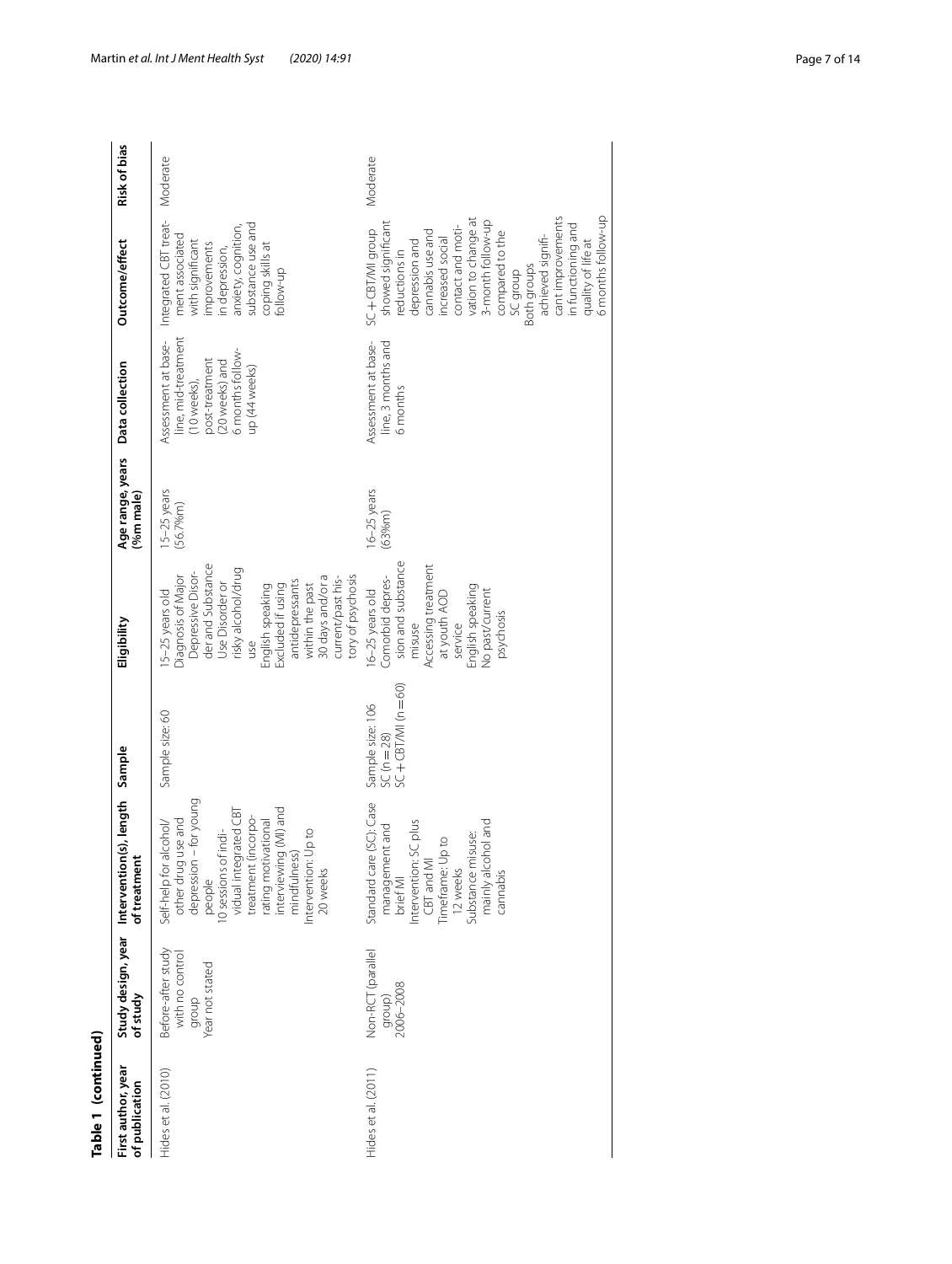| Table 1 (continued)                 |                                             |                                                                                                                                                                                                                                                                                                                      |                                                                                                                                 |                                                                                                                                                                                      |                                          |                                                                                                            |                                                                                                                                                                                                                                                                                                                                              |                     |
|-------------------------------------|---------------------------------------------|----------------------------------------------------------------------------------------------------------------------------------------------------------------------------------------------------------------------------------------------------------------------------------------------------------------------|---------------------------------------------------------------------------------------------------------------------------------|--------------------------------------------------------------------------------------------------------------------------------------------------------------------------------------|------------------------------------------|------------------------------------------------------------------------------------------------------------|----------------------------------------------------------------------------------------------------------------------------------------------------------------------------------------------------------------------------------------------------------------------------------------------------------------------------------------------|---------------------|
| First author, yea<br>of publication | Study design, year<br>of study              | (s), length<br>of treatment<br>Intervention                                                                                                                                                                                                                                                                          | Sample                                                                                                                          | Eligibility                                                                                                                                                                          | Age range, years<br>(%m male)            | Data collection                                                                                            | Outcome/effect                                                                                                                                                                                                                                                                                                                               | <b>Risk of bias</b> |
| Hides et al. (2013)                 | RCT (parallel group),<br>Year not stated    | and brief coping skills<br>assessment feedback,<br>group: 1 session brief<br>assessment feedback<br>Assessment/Feedback<br>general<br>intervention group:<br>2–3 sessions of BMI<br>Interviewing (BMI)<br>with personalised<br>psychoeducation<br>Information (AFI)<br>Brief Motivational<br>assessment,<br>training | Sample size: 61                                                                                                                 | Accessing a special-<br>care service using<br>cannabis and/or<br>ist youth mental<br>health primary<br>English speaking<br>No past/current<br>6-25 years old<br>psychosis<br>alcohol | $16 - 25$ years<br>(55.7% <sub>m</sub> ) | baseline, 1, 3 and<br>Assessment at<br>6 months                                                            | BMI more effective in<br>3 months. Reduced<br>logical distress and<br>differences in both<br>groups for psycho-<br>cannabis use than<br>AFI. No significant<br>rapid reduction in<br>achieving a more<br>logical distress at<br>reducing alcohol<br>use and psycho-<br>levels of psycho-<br>in BMI group at<br>logical distress<br>6 months  | $_{\text{Low}}$     |
| Hides et al. (2018)                 | RCT (parallel group),<br>Year not stated    | knowledge and reduce<br>Duration of intervention:<br>by motivational inter-<br>alcohol use in young<br>viewing that creates<br>a virtual experience<br>Mobile app informed<br>to increase alcohol<br>not specified<br>app users                                                                                      | Immediate access<br>-month delayed<br>group ( $n = 101$ )<br>group ( $n = 96$ )<br>Sample size: 197<br>access control           | Consume alcohol at<br>Australian residents<br>6-25 years old<br>Own an iPhone<br>least monthly                                                                                       | $16 - 25$ years<br>(22.3% <sup>m</sup> ) | baseline, 1,2,3, and<br>Assessment at<br>6 months                                                          | the immediate and<br>ferences between<br>groups in alcohol<br>No significant dif-<br>use and alcohol<br>delayed access<br>related harm                                                                                                                                                                                                       | $\geq$              |
| Hilferty et al. (2015)              | Mixed-methods<br>2013 to 2014<br>evaluation | strategies provided by<br>ntervention: 5 sessions<br>$(n = 1,686)$ via survey<br>Comparison groups for<br>focused psychological<br>Primary intervention:<br>binge drinking and<br>12-17 year-olds<br>cannabis use:<br>headspace<br>average                                                                           | neadspace treatment<br>neadspace datasets<br>Survey participants:<br>$(n=45,000)$<br>No treatment<br>$(n = 1515)$<br>$(n=4774)$ | receiving headspace<br>12-25 years old<br>services                                                                                                                                   | (%m not stated)<br>12-25 years           | people not attend-<br>space and young<br>attending head-<br>ing headspace<br>young people<br>Comparison of | compared with the<br>nificant differences<br>between groups in<br>in other treatment<br>headspace group<br>and no treatment<br>groups over time.<br>positive improve-<br>ment in reduced<br>drinking highest<br>other treatment<br>Reduced binge<br>distress for the<br>Significant small<br>group. No sig-<br>psychological<br>cannabis use | Moderate            |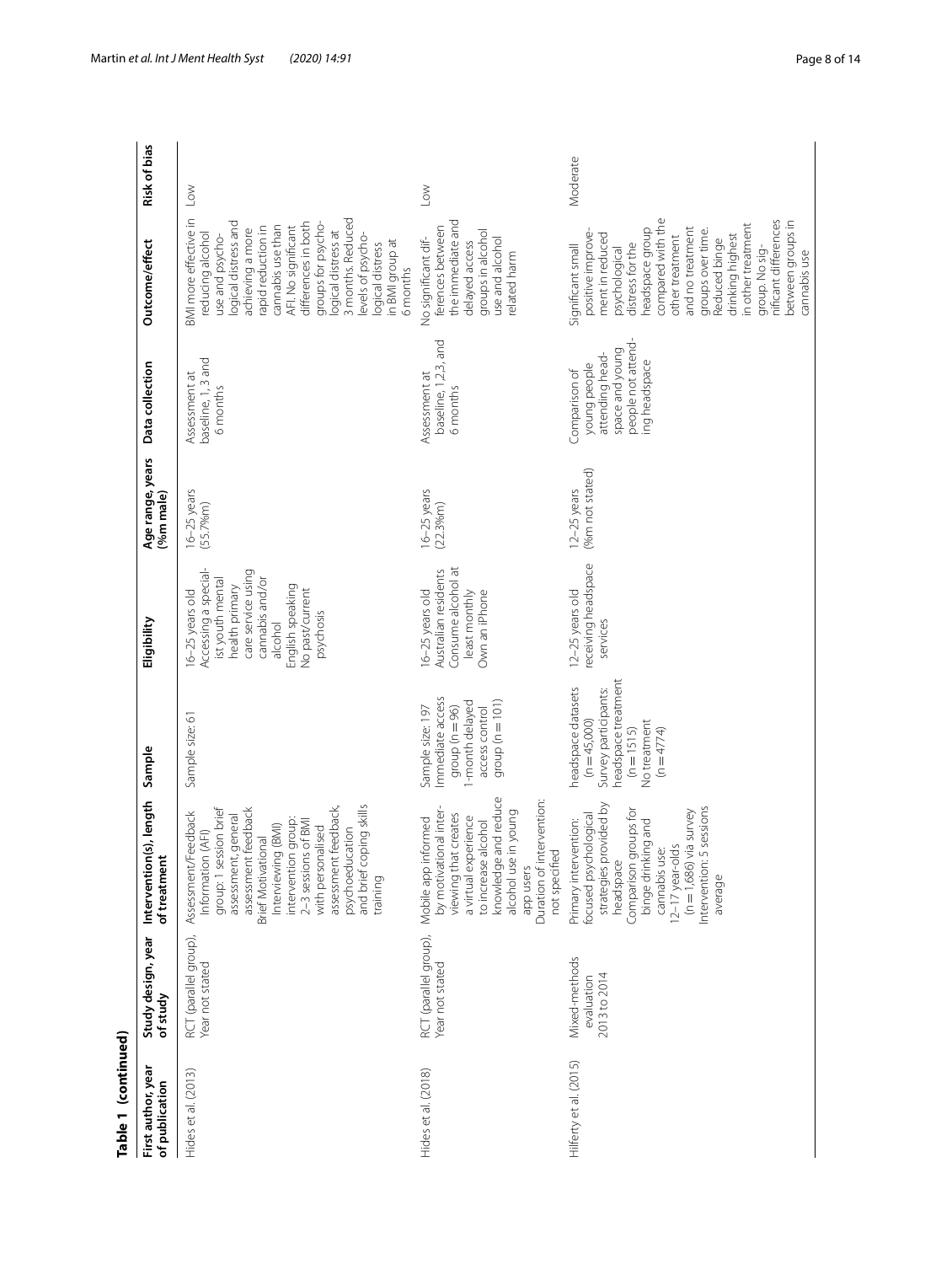| Table 1 (continued)                  |                                                             |                                                                                                                                                                                                                                                                                                               |                                                                                  |                                                                                                                                                         |                                                     |                                                                           |                                                                                                                                                                                                                                                 |                     |
|--------------------------------------|-------------------------------------------------------------|---------------------------------------------------------------------------------------------------------------------------------------------------------------------------------------------------------------------------------------------------------------------------------------------------------------|----------------------------------------------------------------------------------|---------------------------------------------------------------------------------------------------------------------------------------------------------|-----------------------------------------------------|---------------------------------------------------------------------------|-------------------------------------------------------------------------------------------------------------------------------------------------------------------------------------------------------------------------------------------------|---------------------|
| First author, year<br>of publication | Study design, year<br>of study                              | Intervention(s), length Sample<br>of treatment                                                                                                                                                                                                                                                                |                                                                                  | Eligibility                                                                                                                                             | Age range, years<br>(%m male)                       | Data collection                                                           | Outcome/effect                                                                                                                                                                                                                                  | <b>Risk of bias</b> |
| Knight et al. (2017)                 | Systematic review<br>2009-2014                              | education, mentoring<br>including<br>targeting multiple risk<br>nforma-<br>tion provision and<br>Interventions<br>recreation, i<br>counselling<br>factors                                                                                                                                                     | 13 studies                                                                       | multiple risk factors<br>12-24 years with                                                                                                               | Across studies:<br>$12-24$ years<br>$(0 - 94%m)$    | 7 electronic data-<br>bases and grey<br>literature                        | were methodologi-<br>single risk factors.<br>Half of the studies<br>Most studies on<br>cally weak                                                                                                                                               | 승<br>도              |
| Maclean et al. (2012)                | Systematic review<br>1980-2010                              | volatile substance use<br>Psychosocial therapeu-<br>tic interventions for<br>(VSU)                                                                                                                                                                                                                            | 19 studies                                                                       | addressing volatile<br>Published in English<br>health or welfare<br>for therapeutic<br>outcome data<br>substance use<br>interventions<br>Substance use, | (%m not stated)<br>Across studies:<br>$10-32$ years | Electronic databases<br>and grey literature                               | Clear conclusions for<br>VSU psychological<br>treatment are not<br>supported                                                                                                                                                                    | High                |
| Mission Australia<br>(2011)          | Before-after study<br>with no control<br>2005-2009<br>dronb | and training, sport and<br>tion: Counselling, case<br>family communication<br>recreation, support for<br>management,<br>vocational education<br>Residential treatment:<br>Residential rehabilita-<br>Length of treatment:<br>up to 3 months<br>$\overline{0}$<br>and aftercare<br>Aftercare: up t<br>6 months | Aftercare cohort:<br>Sample size: 399<br>participants in<br>program<br>$n = 160$ | morbid conditions<br>and mental illness<br>of drug addiction<br>Experiencing co-<br>$6-24$ years                                                        | $16 - 24$ years<br>(72%m)                           | baseline, 3 months<br>and 6 months and<br>post-treatment<br>Assessment at | Sustained reduction<br>use and increased<br>in chronic alcohol<br>Sustained improve-<br>employment and<br>and/or cannabis<br>accommodation<br>ment in psycho-<br>logical health<br>Positive educa-<br>tion, training,<br>abstinence<br>outcomes | Moderate            |
|                                      |                                                             |                                                                                                                                                                                                                                                                                                               |                                                                                  |                                                                                                                                                         |                                                     |                                                                           |                                                                                                                                                                                                                                                 |                     |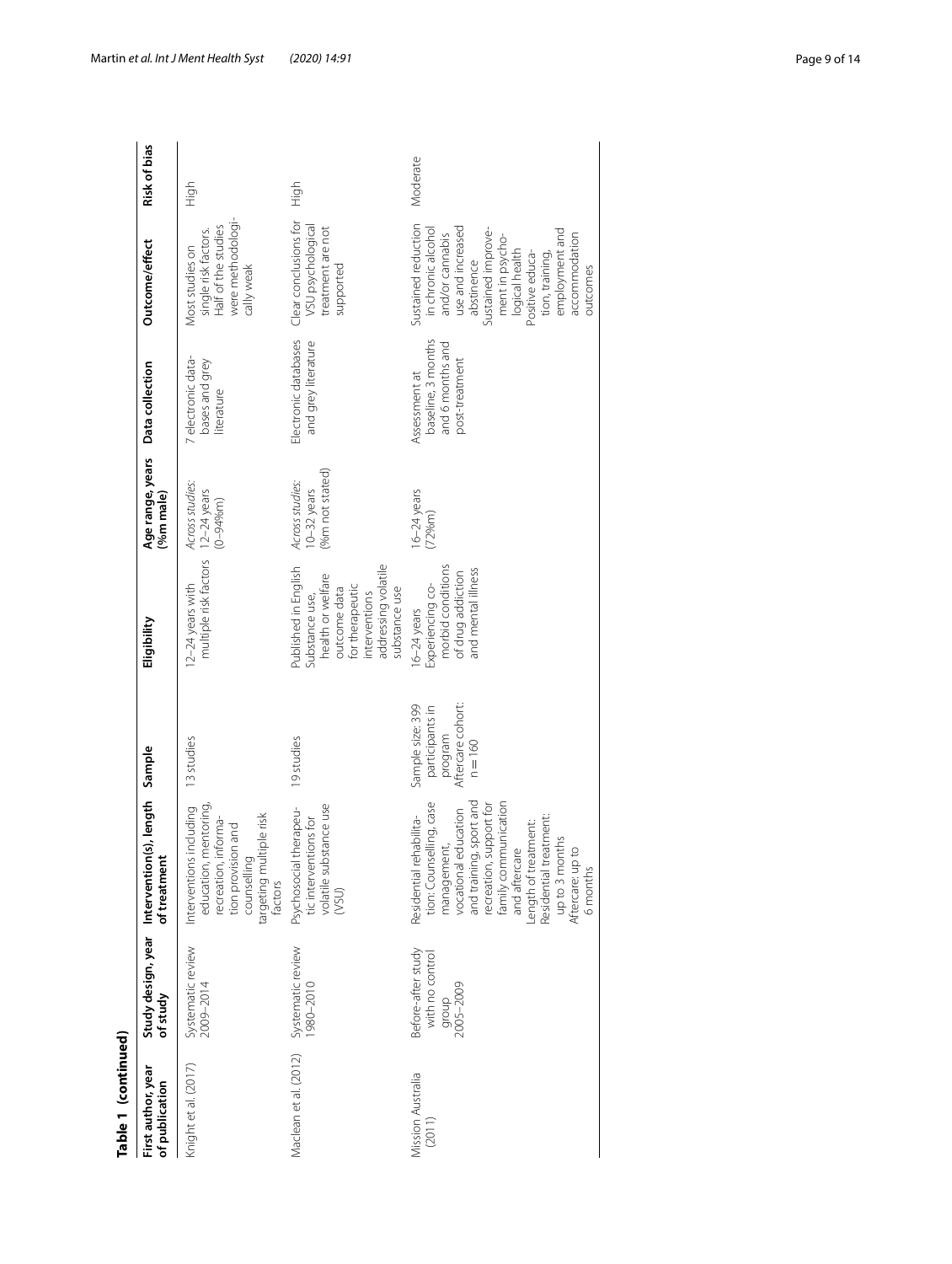| Table 1 (continued)                  |                                                             |                                                                                                                                                                                                                                  |                                                                                           |                                                                                                                                          |                                                                                     |                                                                                                                                    |                                                                                                                                                                                                  |                 |
|--------------------------------------|-------------------------------------------------------------|----------------------------------------------------------------------------------------------------------------------------------------------------------------------------------------------------------------------------------|-------------------------------------------------------------------------------------------|------------------------------------------------------------------------------------------------------------------------------------------|-------------------------------------------------------------------------------------|------------------------------------------------------------------------------------------------------------------------------------|--------------------------------------------------------------------------------------------------------------------------------------------------------------------------------------------------|-----------------|
| First author, year<br>of publication | Study design, year<br>of study                              | Intervention(s), length<br>of treatment                                                                                                                                                                                          | Sample                                                                                    | Eligibility                                                                                                                              | Age range, years<br>%m male)                                                        | Data collection                                                                                                                    | Outcome/effect                                                                                                                                                                                   | Risk of bias    |
| Murphy (2011)                        | Case study<br>2007-2011                                     | ling/mentoring, group<br>mary health counsel-<br>to key adults in Koori<br>(Healing Service): Pri-<br>Average length of stay:<br>work, aftercare, links<br>Koori youth residential<br>AOD rehabilitation<br>community<br>69 days | Sample size: 7 case<br>interviewed not<br>studies, number<br>of participants<br>specified | Koori residential pro-<br>Problems relating to<br>gram participant<br>15–20 years<br>AOD use                                             | 5-20 years<br>(68% <sub>m</sub> )                                                   | on oral story-telling<br>young people, staff<br>7 case studies based<br>and stakeholders<br>Interviews with<br>observations<br>and | Appropriate aftercare<br>Increased safety and<br>with adults, emo-<br>and relationships<br>tional requlation<br>communicating<br>pride in cultural<br>Improvements in<br>background<br>essential | $\sim$          |
| Norberg et al. (2013)                | RCT (parallel group)<br>Year not stated                     | sessions over 3 weeks<br>(DTC) group<br>Length of treatment: 3<br>(1 session per week)<br>Brief CBT and motiva-<br>Immediate treatment<br>tional interviewing<br>treatment control<br>3-month delayed<br>(IT) group and a        | Sample size: 33<br>$DTC(n=11)$<br>$T(n=18)$                                               | use in month prior<br>Diagnosis of canna-<br>> weekly cannabis<br>bis dependence<br>English speaking<br>to assessment<br>14-30 years old | 14-30 years<br>(56.7% <sub>m</sub> )                                                | Numerous clinical<br>stance use and<br>scales for sub-<br>measures and<br>psychological<br>distress                                | compared with the<br>DTC group for any<br>of the outcome<br>in the IT group<br>improvements<br>No significant<br>measures                                                                        | High            |
| Simpson et al. (2010)                | Before-after study<br>with no control<br>2007-2009<br>dronb | youth cannabis service<br>the course of a 2-year<br>Counselling clients of<br>ment sessions over<br>median<br>number of 3 treat-<br>received a<br>period                                                                         | Sample size: 50<br>(counselling<br>clients)                                               | counselling clients<br>cannabis depend-<br>$16 - 25$ years<br>ence                                                                       | 6-25 years<br>(80% <sub>m</sub> )                                                   | statistics dataset<br>and the National<br>Set for the years<br>Service outcome<br>Minimum Data<br>2007-2009 (for<br>comparison)    | Significant decrease<br>Significant increase<br>in life satisfaction<br>in frequency and<br>amount of can-<br>nabis use                                                                          | $\sim$          |
| Tait et al. (2010)                   | and meta-analysis<br>Systematic review<br>2009              | ic substance<br>substance reduction<br>Internet-based attitu-<br>young people with<br>dinal change and<br>interventions for<br>problemat<br>use                                                                                  | 16 studies                                                                                | included a measure<br>Published in English<br>of the target sub-<br>of consumption<br>Study outcome<br>stance                            | not stated for all<br>range and %m<br>Participant age<br>Across studies:<br>studies | and reference lists<br>tronic databases<br>Search of 3 elec-                                                                       | Web-based interven-<br>appear effective in<br>reducing alcohol<br>problems in cur-<br>tions targeting<br>alcohol use by<br>young adults<br>rent drinkers                                         | $_{\text{Low}}$ |

## Martin *et al. Int J Ment Health Syst (2020) 14:91* Page 10 of 14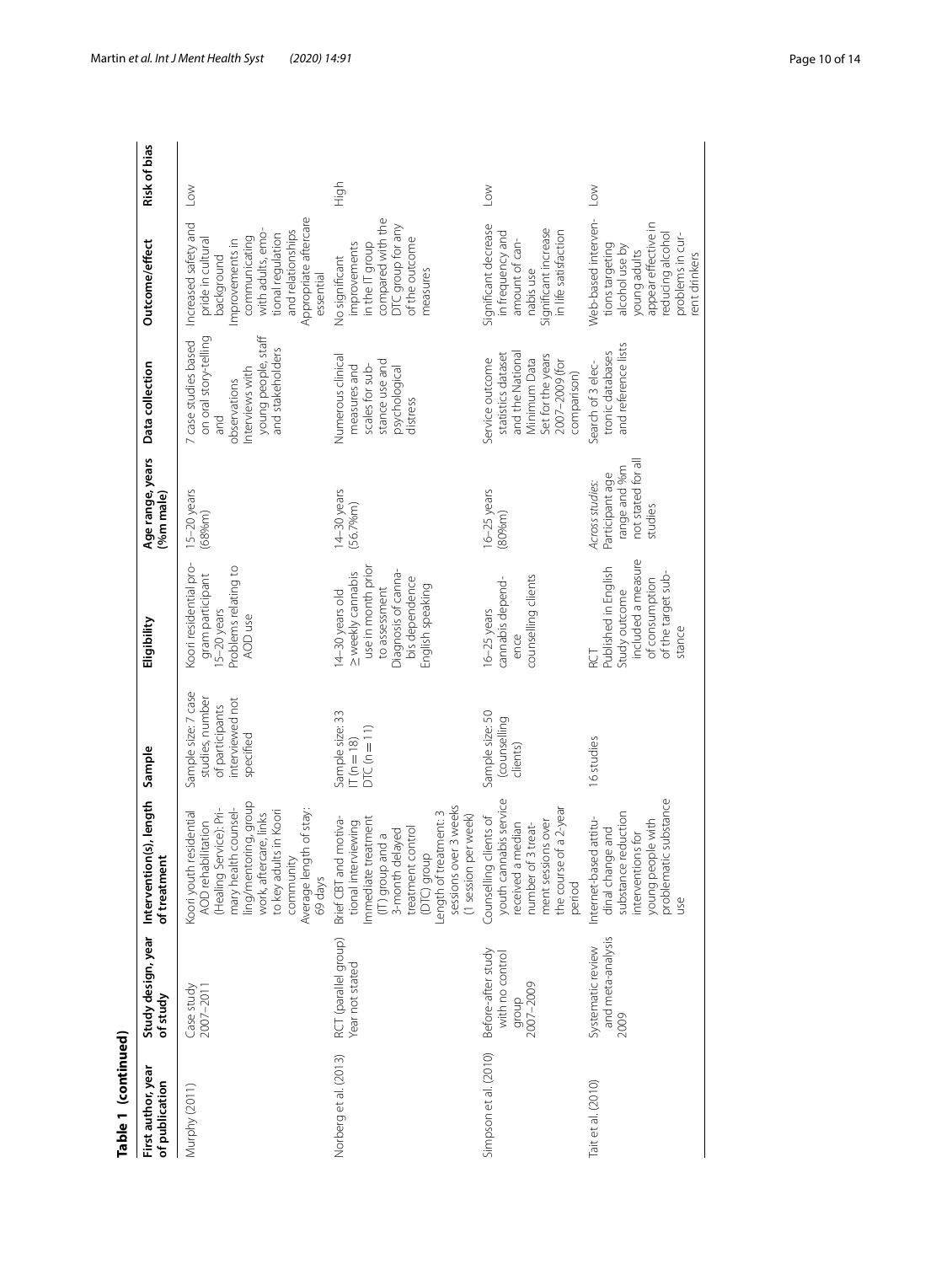| Table 1 (continued)                  |                               |                                                                                                                                                                                                                                                                                                                                                                                                                                |                                                                    |                                                                                                                                        |                                                                                    |                                                                                 |                                                                                                                                                                                                    |              |
|--------------------------------------|-------------------------------|--------------------------------------------------------------------------------------------------------------------------------------------------------------------------------------------------------------------------------------------------------------------------------------------------------------------------------------------------------------------------------------------------------------------------------|--------------------------------------------------------------------|----------------------------------------------------------------------------------------------------------------------------------------|------------------------------------------------------------------------------------|---------------------------------------------------------------------------------|----------------------------------------------------------------------------------------------------------------------------------------------------------------------------------------------------|--------------|
| First author, year<br>of publication | of study                      | Study design, year Intervention(s), length Sample<br>of treatment                                                                                                                                                                                                                                                                                                                                                              |                                                                    | Eligibility                                                                                                                            | Age range, years Data collection<br>(%m male)                                      |                                                                                 | Outcome/effect                                                                                                                                                                                     | Risk of bias |
| Tait et al. (2016)                   | 1999-2002                     | 1 x 1 h session + refer-<br>ral and follow-up<br>with brief counselling,<br>external AOD services<br>advice and referral to<br>link adolescents with<br>Usual care compared<br>Comparison of treat-<br>RCT (parallel group) RCT conducted across<br>in Perth.<br>ing an AOD-related<br>emergency depart-<br>presentation to ED.<br>Length of treatment:<br>ment costs follow-<br>4 public hospital<br>ments (ED)<br>phone call | $ntervention (n = 60)$<br>Sample size: 127<br>Control ( $n = 67$ ) | AOD-related presen-<br>tation to ED<br>$12-19$ years                                                                                   | (%m not stated)<br>$12-19$ years                                                   | used for 10 years<br>following the brief<br>Health data linkage<br>intervention | AOD presentations<br>had lower costs of<br>Those who received<br>tor of subsequent<br>ED mental health<br>Injecting drug use<br>the intervention<br>was a significant<br>baseline predic-<br>costs | Low          |
| Wachtel et al. (2010)                | Literature review<br>998-2008 | tional interviewing and<br>tions including motiva<br>aimed at reducing alco-<br>and binge<br>Brief clinical interven-<br>harm minimisation<br>hol misuse<br>drinking                                                                                                                                                                                                                                                           | 14RCT <sub>S</sub>                                                 | Published in English<br>studies specific to<br>alcohol reduction<br>Participant age: 12-<br>Brief intervention<br>25 years<br>RCT<br>R | not stated for al<br>range and %m<br>Participant age<br>Across studies:<br>studies | and reference lists<br>6 online databases                                       | tion recommended<br>due to confound-<br>No single interven-<br>ing evidence                                                                                                                        | Moderate     |
|                                      |                               |                                                                                                                                                                                                                                                                                                                                                                                                                                |                                                                    |                                                                                                                                        |                                                                                    |                                                                                 |                                                                                                                                                                                                    |              |

| י                                                                               |
|---------------------------------------------------------------------------------|
|                                                                                 |
|                                                                                 |
|                                                                                 |
|                                                                                 |
|                                                                                 |
|                                                                                 |
|                                                                                 |
|                                                                                 |
|                                                                                 |
| ۳                                                                               |
| ı<br>٥                                                                          |
|                                                                                 |
| ֧֧֧֧֧֧ׅ֧֧֦֧֧ׅ֧֧֧֧ׅ֧֧֧֧ׅ֧֧֧֧֧֧֧֧֧֧֧֚֚֚֚֚֚֚֚֚֚֚֚֚֚֚֚֬֝֝֓֝֬֝֬֝֬֜֓֜֜֓֜֓֜֜֜֜֜֜֜֜֝֬֜֜ |
|                                                                                 |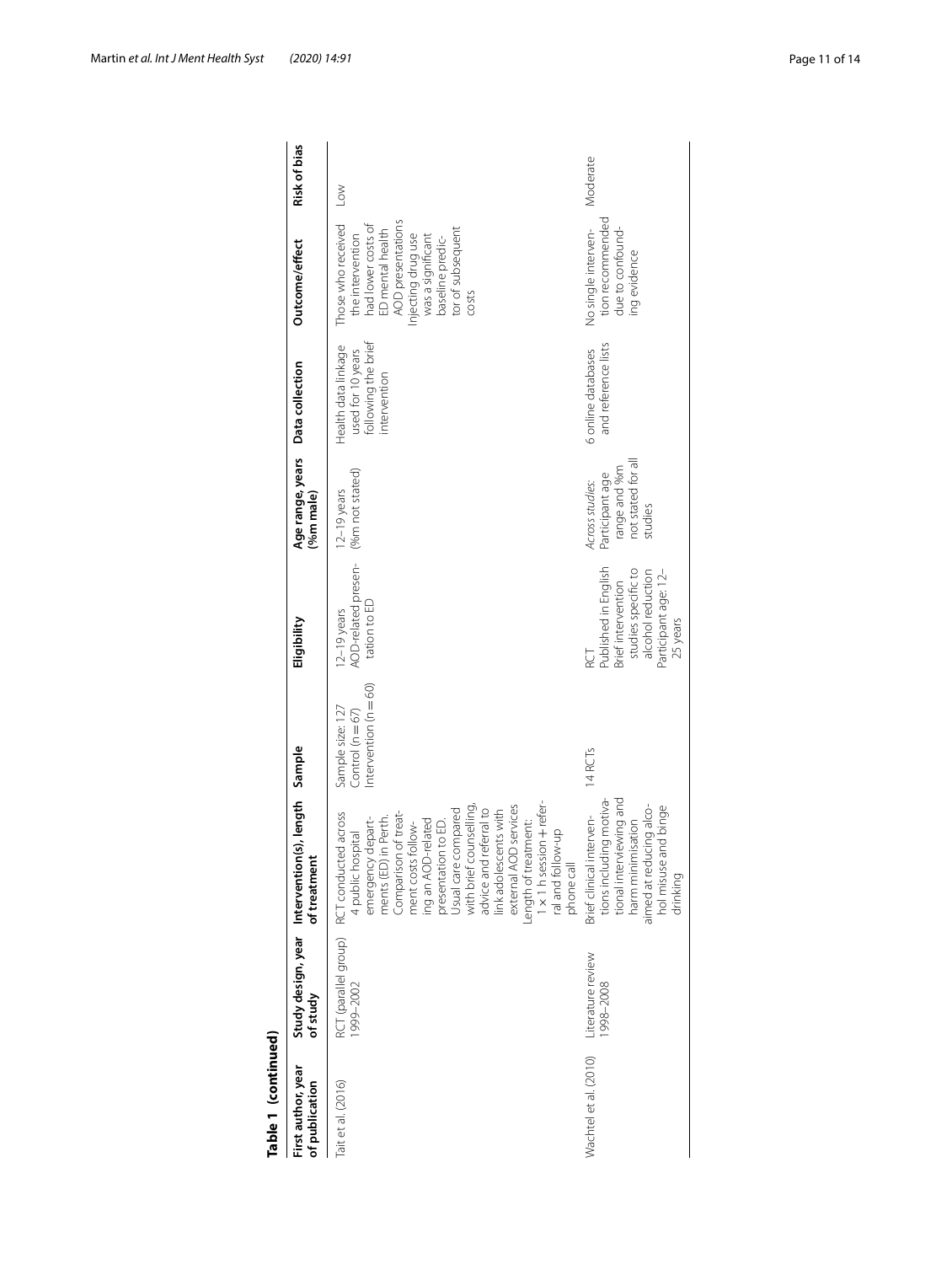cultural engagement including mentoring. Two studies in residential programs that provided individual and family counselling, vocational education and training and recreation activities found sustained outcomes for decreased substance use, improved mental health and enhanced interpersonal relationships [[20,](#page-12-19) [25\]](#page-12-23). Bush adventure therapy combined with counselling and continuing care resulted in reduced substance use and self-harm, and improvements in wellbeing [[22\]](#page-12-22). An observational study in a residential therapeutic community found individually tailored recreation, art therapy and vocational education to be more efective than journaling and encounter groups [\[35](#page-12-26)]. Validating relationships with family, peers and service providers was found to be the key to the success of a service that provided a range of interventions in residential, day and outreach programs [\[40\]](#page-13-2). A study in a residential Koori youth rehabilitation (healing) service providing individual, family, group and community aftercare services found these interventions resulted in increased safety, pride in culture, and improvements in relationships and emotional regulation. Appropriate aftercare was considered essential [[26\]](#page-12-20). A literature review found successful AOD interventions targeted at Aboriginal young people included fexibility, strong engagement with culture and community and addressed individual, community and systemic issues [[21\]](#page-12-31).

## **Limitations**

As mentioned earlier, this scoping review was limited according to study location and timeframe. The reliability of the fndings is limited due to the low quality of studies, in terms of risk of bias and the study of interventions provided in conjunction with other interventions that were not evaluated at the same time. The non-blinding of participants in some of the controlled experimental studies [\[23](#page-12-29), [30](#page-12-27)[–32,](#page-12-32) [37,](#page-12-33) [39\]](#page-13-1) could have biased participant responses. Participants may have felt pressured to respond positively to remain in the treatment program, not lose privileges and maintain positive relationships with staff.

## **Discussion**

This scoping review identified a range of individual, family, organisational and multiple combined interventions for working with adolescents using substances. The findings reveal the efectiveness of particular groupings (not all) of interventions in residential and after-care settings. CBT and MI were found to be effective together [[37](#page-12-33)] and when combined with mindfulness [[29\]](#page-12-21), or psychoeducation, coping skills training and personalised assessment feedback  $[31]$  or case management  $[30]$  $[30]$ . Three of these were brief interventions (BI) between 2–3 sessions  $[29, 31, 37]$  $[29, 31, 37]$  $[29, 31, 37]$  $[29, 31, 37]$  $[29, 31, 37]$  $[29, 31, 37]$  $[29, 31, 37]$ . These findings support other research on the efectiveness of BI for this population group [\[41](#page-13-0)]. The effectiveness of individual CBT and MI interventions is well documented in evidence-based international research [[42\]](#page-13-3).

The study findings highlight important issues related to interventions with no evidence-base such as journaling, recreation and adventure activities, and encounter groups with adolescents. An intervention warranting further investigation is journaling. For instance, journaling was in a multiple intervention study [\[20](#page-12-19)] that produced signifcant outcomes. However, in another study journaling received a strong negative reaction from some adolescents [\[35](#page-12-26)]. Peer feedback encounter groups also warrant closer investigation as this same study found that a group with adolescents providing direct feedback to each other resulted in social ostracization [[35](#page-12-26)].

Encounter groups are frequently used in adult residential substance use services. However, the use of these groups with adolescents requires further scrutiny due to adolescents developmental needs related to reasoning capacity, identity formation and relationships [\[3](#page-12-2)]. Other studies found groupwork to be beneficial [\[22,](#page-12-22) [26,](#page-12-20) [36](#page-12-30)]. The types of groups varied and were provided as part of a package of interventions. Building positive and affirming relationships with adolescents was considered essential for efective treatment outcomes. Notions of success were variable across the studies with improvement considered a success regardless of whether or not the adolescent completed the treatment program. The importance of continuing care was highlighted with some adolescents having multiple separate periods of engagement with a service/s over time.

## **Future research, practice and policy considerations**

Further research and evaluation is required on all therapeutic interventions currently used with young people using substances. In particular, interventions that do not have an evidence-base for use with adolescents such as encounter groups and journaling require closer scrutiny. It is recommended that intervention costings information be provided in future studies to inform public health resource allocation decision-making.

#### **Conclusion**

The main finding of this scoping review is that there is currently no evidence base for some of the therapeutic interventions frequently provided to adolescents by alcohol and other drugs service providers. There is no evidence that services such as encounter groups, that are used widely in adult alcohol and other drugs services, are directly transferable to the adolescent population. This is particularly so due to the unique developmental stage and associated tasks at adolescence disrupted by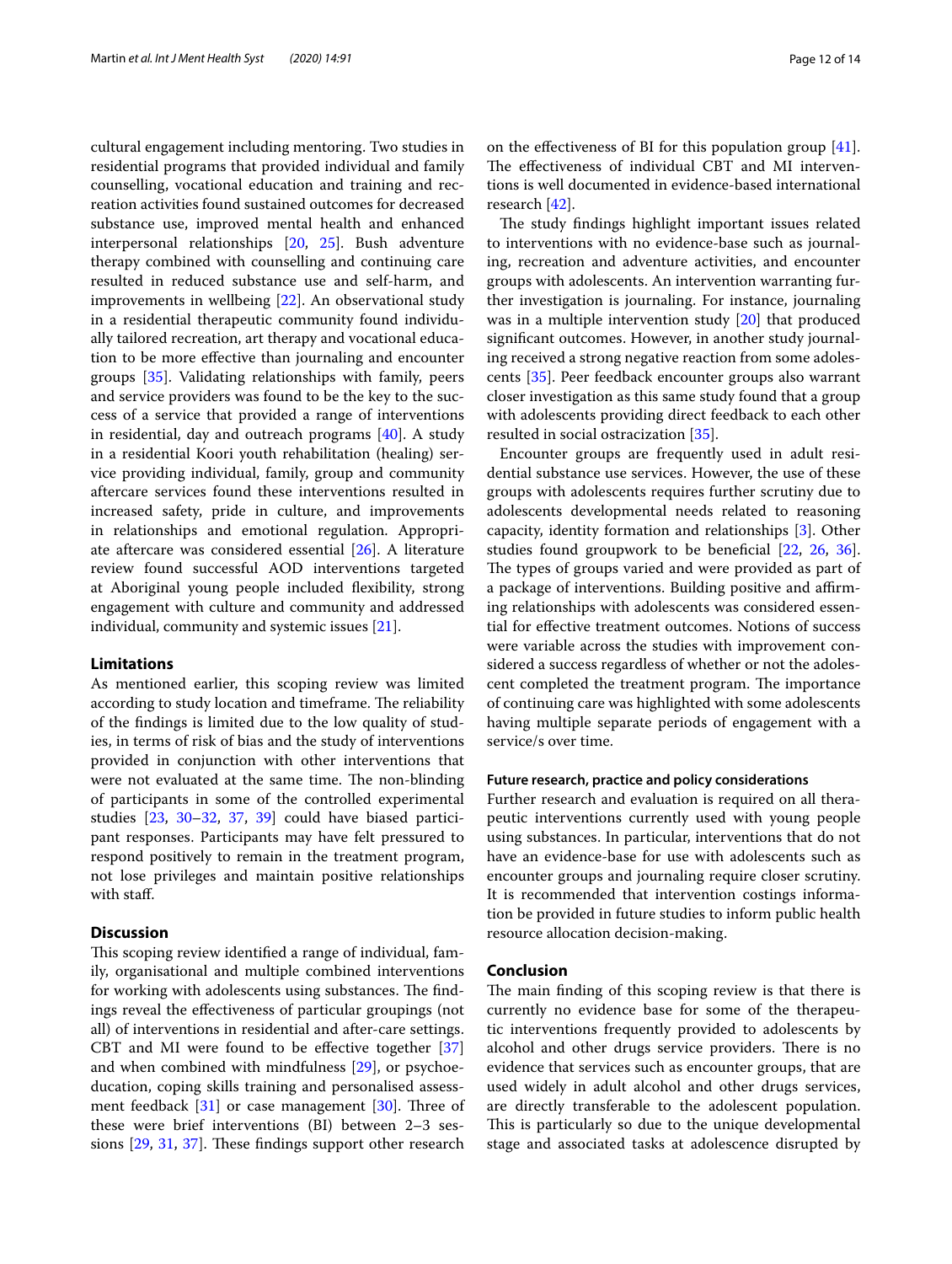substance use. Nonetheless, the studies examined in this scoping review, report a number of combined interventions that are considered effective. The lack of evidence for all of these interventions, when delivered in combination, hinders the ability to assess intervention specifc benefts.

#### **Acknowledgement**

This study was supported by the Salvation Army Tasmania Division.

#### **Competing interests**

The authors declare that they have no competing interests.

#### **Author details**

<sup>1</sup> Social Innovation Research Institute, Faculty of Health Arts and Design, Swinburne University, Swinburne University of Technology, Office AS430 L Internal Mail H31, PO Box 218, Hawthorn, VIC 3122, Australia. <sup>2</sup> Social and Global<br>Studies Centre, RMIT University, GPO Box 2476, Melbourne, VIC 3001, Australia. <sup>3</sup> Swinburne University of Technology, Swinburne Library C/-AS430 L Internal Mail H31, PO Box 218, Hawthorn, VIC 3122, Australia. <sup>4</sup> Swinburne University of Technology, Office: c/-AS430 l Internal Mail H31, PO Box 218, Hawthorn, VIC 3122, Australia.

#### Received: 31 August 2020 Accepted: 29 November 2020 Published online: 07 December 2020

#### **References**

- <span id="page-12-0"></span>1. Nathan S, Rawstone P, Hayen A, Bryant J, Baldry E, Ferry M, et al. Examining the pathway for young people with drug and alcohol dependence: a mixed method design to examine the role of a treatment programme. BMJ Open. 2016;6:e010824.
- <span id="page-12-1"></span>2. Patel V, Flisher A, Hetrich S, McGorry P. Mental health of young people: a global public-health challenge. Lancet. 2007;369:1302–13.
- <span id="page-12-2"></span>3. Luna B. Adolescent development of brain systems supporting cognition and motivation. J Am Acad Child Adolesc Psychiatry. 2018;57(10):S271.
- <span id="page-12-3"></span>4. Shiel, M. Medical defnition of substance abuse. In: MedicineNet 2020. [https://www.medicinenet.com/substance\\_abuse/defnition.htm](https://www.medicinenet.com/substance_abuse/definition.htm). Accessed 20 Nov 2020.
- <span id="page-12-4"></span>5. American Psychiatric Association. Diagnostic and statistical manual of mental disorders. 5th ed. Washington DC: APA; 2013.
- <span id="page-12-5"></span>6. World Health Organisation. Lexicon of alcohol and drug terms. Geneva: WHO; 2020.
- <span id="page-12-6"></span>7. Australian government. Pregnancy care guidelines: 15 Substance Use. Canberra: Department of Health; 2019.
- <span id="page-12-7"></span>8. Psychology Today. Therapeutic intervention. Sussex Directories Inc. 2020. [https://www.psychologytoday.com/au/therapy-types/therapeutic-inter](https://www.psychologytoday.com/au/therapy-types/therapeutic-intervention) [vention.](https://www.psychologytoday.com/au/therapy-types/therapeutic-intervention) Accessed 20 Nov 2020.
- <span id="page-12-8"></span>9. Barnett A, Hall W, Fry C, Dilkes-Frayne E, Carter A. Implications of treatment providers varying conceptions of the disease model of addiction: a response. Drug Alcohol Rev. 2018;37:729–30.
- <span id="page-12-9"></span>10. World Health Organisation. The SAFER technical package: Five areas of intervention at national and subnational levels. Geneva: WHO; 2019.
- <span id="page-12-10"></span>11. Noyes J, Popay J, Pearson A, Hannes K, Booth A. Qualitative research and Cochrane reviews. In: Higgins J, Green S, editors. Cochrane Handbook for Systematic Reviews of Interventions Version 5.1.0. London: The Cochrane Collaboration; 2011. p. 571–587.
- <span id="page-12-11"></span>12. Armstrong R, Hall BJ, Doyle J, Waters E. Cochrane update 'Scoping the scope' of a Cochrane review. J Public Health. 2011;33:147–50.
- <span id="page-12-12"></span>13. Sucharew H, Macaluso M. Methods for research evidence synthesis: the Scoping Review approach. J Hosp Med. 2019;14(7):416–8.
- <span id="page-12-13"></span>14. Australian Institute of Health and Welfare. National drug survey household survey 2016. Canberra: Australian government; 2017.
- <span id="page-12-14"></span>15. Clarke V, Braun V. Thematic analysis. J Positive Psychol. 2017;12(3):297–8.
- <span id="page-12-15"></span>16. Moher D, Liberati A, Tetzlaff J, Altman DG, The PRISMA Group. Preferred Reporting Items for Systematic Reviews and Meta-Analyses: The PRISMA Statement. PLoS Med. 2009;6(7): 1000097.
- <span id="page-12-16"></span>17. Higgins J, Altman D, Gotzsche P, Juni P, Moher D, Oxman A, et al. The Cochrane Collaboration tool for assessing bias in randomised trials. BMJ. 2011;343:1–9.
- <span id="page-12-17"></span>18. CASP. NHS Critical Appraisal Skills Programme (CASP): appraisal tools. Oxford, United Kingdom: NHS Public Health Resource Unit; 2018.
- <span id="page-12-18"></span>19. National Heart, Lung and Blood Institute. Study Quality Assessment Tools. Bethesda, MD, United States of America: Department of Health and Human Services; 2018.
- <span id="page-12-19"></span>20. Albertella L, Norberg M. Mental health symptoms and their relationship to cannabis use in adolescents attending residential treatment. J Psychoactive Drugs. 2012;44:381–9.
- <span id="page-12-31"></span>21. Doran C, Kinchin I, Bainbridge R, McCalman J, Shakeshaft A. Efectiveness of alcohol and other drug interventions in at-risk Aboriginal youth: an evidence check rapid review brokered by the Sax Institute for the NSW Ministry of Health. New South Wales: Sax Institute; 2017.
- <span id="page-12-22"></span>22. Bushmob. Bushmob Incorporated: Submission to the Inquiry into the harmful use of alcohol in Aboriginal and Torres Strait Islander communities. Best Practise treatments and support for minimising alcohol misuse and alcohol-related harm. Alice Springs, Northern Territory: Bushmob Incorporated; 2014.
- <span id="page-12-29"></span>23. Hilferty F, Cassells R, Muir K, Duncan A, Christensen D, Mitrou F, et al. Is headspace making a diference to young people's lives? Final Report of the independent evaluation of the headspace program. Sydney, New South Wales: Social Policy Research Centre, University of New South Wales; 2015.
- 24. Knight A, Shakeshaft A, Havard A, Maple M, Foley C, Shakeshaft B. The quality and efectiveness of interventions that target multiple risk factors among young people: a systematic review. Aust N Z J Public Health. 2017;41:54–60.
- <span id="page-12-23"></span>25. Australia M. Triple Care Farm: a safe place for change: 1989–2009/Mission Australia: Sydney. New South Wales: Mission Australia; 2011.
- <span id="page-12-20"></span>26. Murphy B. Final report of the Koori Youth Alcohol and Drug Healing Service: YSAS & Ngwala. Melbourne, Victoria: Youth Research Centre, The University of Melbourne; 2011.
- 27. Calabria B, Shakeshaft A, Havard A. A systematic and methodological review of interventions for young people experiencing alcohol-related harm. Addiction. 2011;106:1406–18.
- <span id="page-12-24"></span>28. Calabria B, Cliford A, Shakeshaft A, Doran C. A systematic review of family-based interventions targeting alcohol misuse and their potential to reduce alcohol-related harm in Indigenous communities. J Stud Alcoh Drugs. 2012;73:477–88.
- <span id="page-12-21"></span>29. Hides L, Carroll S, Catania L, Cotton SM, Baker A, Scaffidi A, Lubman D. Outcomes of an integrated cognitive behaviour therapy treatment program for co-occurring depression and substance misuse in young people. J Afect Disord. 2010;121:169–74.
- <span id="page-12-27"></span>30. Hides L, Elkins KS, Scafdi A, Cotton SM, Carroll S, Lubman D. Does the addition of integrated cognitive behaviour therapy and motivational interviewing improve the outcomes of standard care for young people with comorbid depression and substance misuse? Med J Austr. 2011;195:31–7.
- <span id="page-12-28"></span>31. Hides L, Carroll S, Scott R, Cotton S, Baker A, Lubman D. Quik fx: A randomized controlled trial of an enhanced brief motivational interviewing intervention for alcohol/cannabis and psychological distress in young people. Psychother Psychosom. 2013;82:122–4.
- <span id="page-12-32"></span>32. Hides L, Quinn C, Cockshaw W, Stoyanov S, Zelenko O, Johnson D, et al. Efficacy and outcomes of a mobile app targeting alcohol use in young people. Addict Behav. 2018;77:89–95.
- 33. Wachtel T, Staniford M. The efectiveness of brief interventions in the clinical setting in reducing alcohol misuse and binge drinking in adolescents: a critical review of the literature. J Clin Nurs. 2010;19:605–20.
- <span id="page-12-25"></span>34. MacLean S, Cameron J, Harney A, Lee N. Psychological therapeutic interventions for volatile substance use: a systematic review. Addiction. 2012;102:278–88.
- <span id="page-12-26"></span>35. Foster M, Nathan S, Ferry M. The experience of drug-dependent adolescents in a therapeutic community. Drug Alcohol Rev. 2010;29:531–9.
- <span id="page-12-30"></span>36. Simpson M, Howard J, Rodas A, Kalmar D. FYRST STOP Youth Cannabis Clinic: Evaluation using routinely collected data. In: NCPIC Bulletin. Sydney New South Wales: National Cannabis Prevention and Information Centre. University of New South Wales 2010.
- <span id="page-12-33"></span>37. Norberg M, Battisti R, Olivier J, Copeland J, Hermens D, Hickie I. A brief intervention for help-seeking young adult and adolescent cannabis users